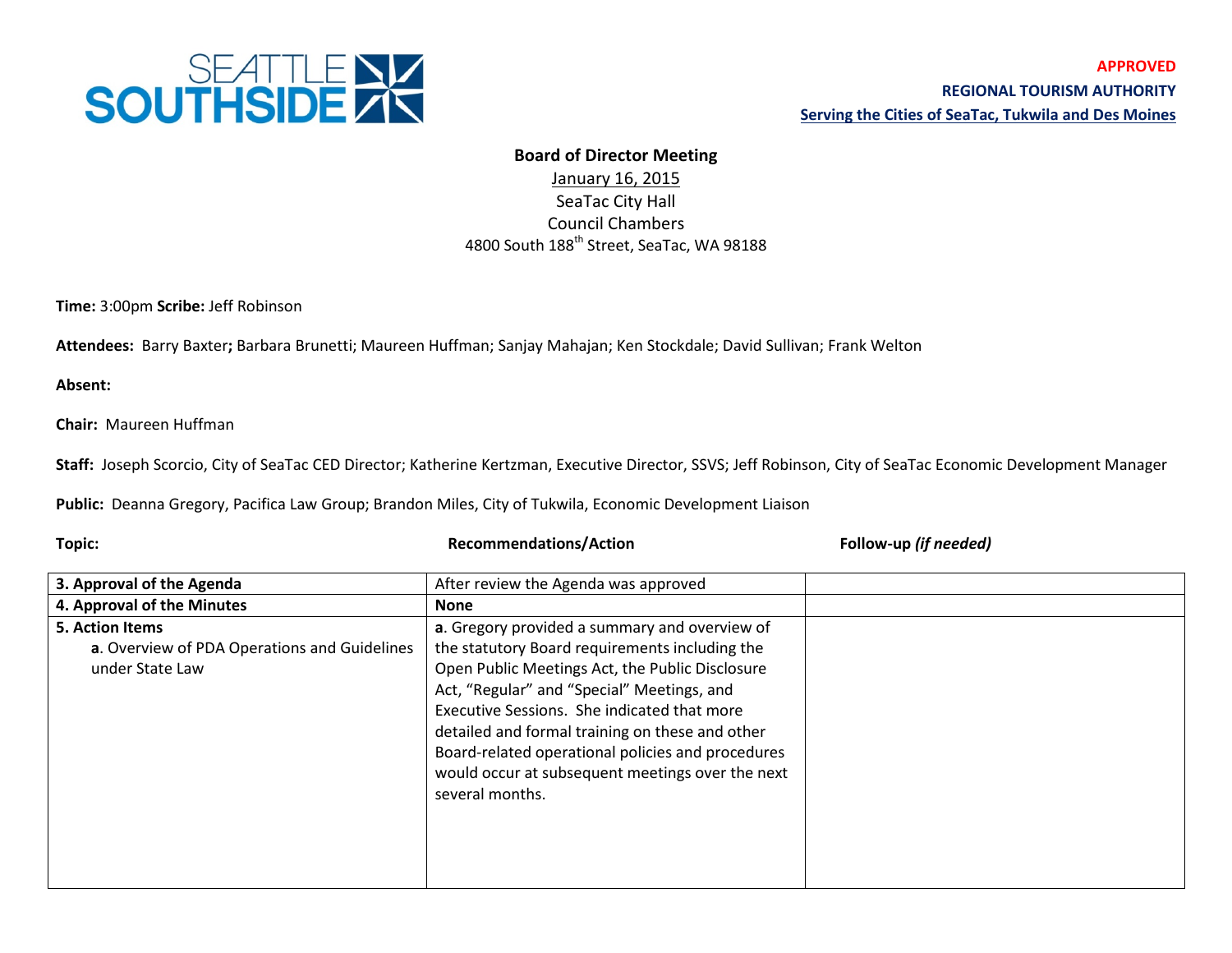| <b>b.</b> Selection of Initial Board Officers (Motion)                                                                                       | <b>b.</b> Scorcio opened the Board Officer selection<br>process and called for nominations.<br>Huffman was nominated for the position of<br>Chair and elected by unanimous vote.<br>Mahajan, Welton and Stockton were<br>$\bullet$<br>nominated for Vice Chair. Welton and<br>Stockton declined the nomination.<br>Mahajan was elected by unanimous vote.<br>Brunetti and Sullivan were nominated for<br>Secretary. Sullivan was elected by<br>unanimous vote.<br>Brunetti was nominated for Treasurer and<br>was elected by unanimous vote. |                                                                                                                                                                                                                                                          |
|----------------------------------------------------------------------------------------------------------------------------------------------|----------------------------------------------------------------------------------------------------------------------------------------------------------------------------------------------------------------------------------------------------------------------------------------------------------------------------------------------------------------------------------------------------------------------------------------------------------------------------------------------------------------------------------------------|----------------------------------------------------------------------------------------------------------------------------------------------------------------------------------------------------------------------------------------------------------|
| c. Resolution No. 2015-001 Adopting Board<br>Governance Policy #001-2015 and Code of<br>Ethics and Professional Conduct Policy #002-<br>2015 | c. Kertzman explained the Governance Policy, Code<br>of Ethics and Professional Conduct Policy and asked<br>that each member sign and return the form that<br>they had read and understood the documents.<br>Motion by Welton, second by Mahajan:<br>$\bullet$<br>Resolution #001-2015 was passed by<br>unanimous vote.<br>Motion by Welton, second by Mahajan:<br>Resolution #002-2015 was passed by<br>unanimous vote.                                                                                                                     |                                                                                                                                                                                                                                                          |
| d. Resolution No. 2015-002 Adopting Board of<br>Directors Regular Meeting Schedule for 2015                                                  | d. Motion by Brunetti, second by Stockdale:<br>Resolution #20015-002 was passed by unanimous<br>vote.                                                                                                                                                                                                                                                                                                                                                                                                                                        |                                                                                                                                                                                                                                                          |
| e. Resolution No. 2015-003 Selecting Place of<br><b>Business and Other Organizational Matters</b>                                            | e. Motion by Brunetti, second by Welton:<br>Resolution #2015-003 was passed by unanimous<br>vote.                                                                                                                                                                                                                                                                                                                                                                                                                                            |                                                                                                                                                                                                                                                          |
| <b>6. General Business</b><br>a. Review of Proposed Committee Roles and<br>Responsibilities                                                  | a. Kertzman reviewed the proposed committee<br>structure and the roles and responsibilities of each;<br>including the Executive Committee and officers<br>roles. The proposal to establish the Sales and<br>Marketing Committee as an advisory body was<br>agreed to by the Board.                                                                                                                                                                                                                                                           | Kertzman is to provide suggested draft criteria for<br>committee member recruitment and selection and<br>work with legal services to draft a Resolution for<br>Board approval for the creation of a Sales and<br>Marketing Committee Advisory Committee. |